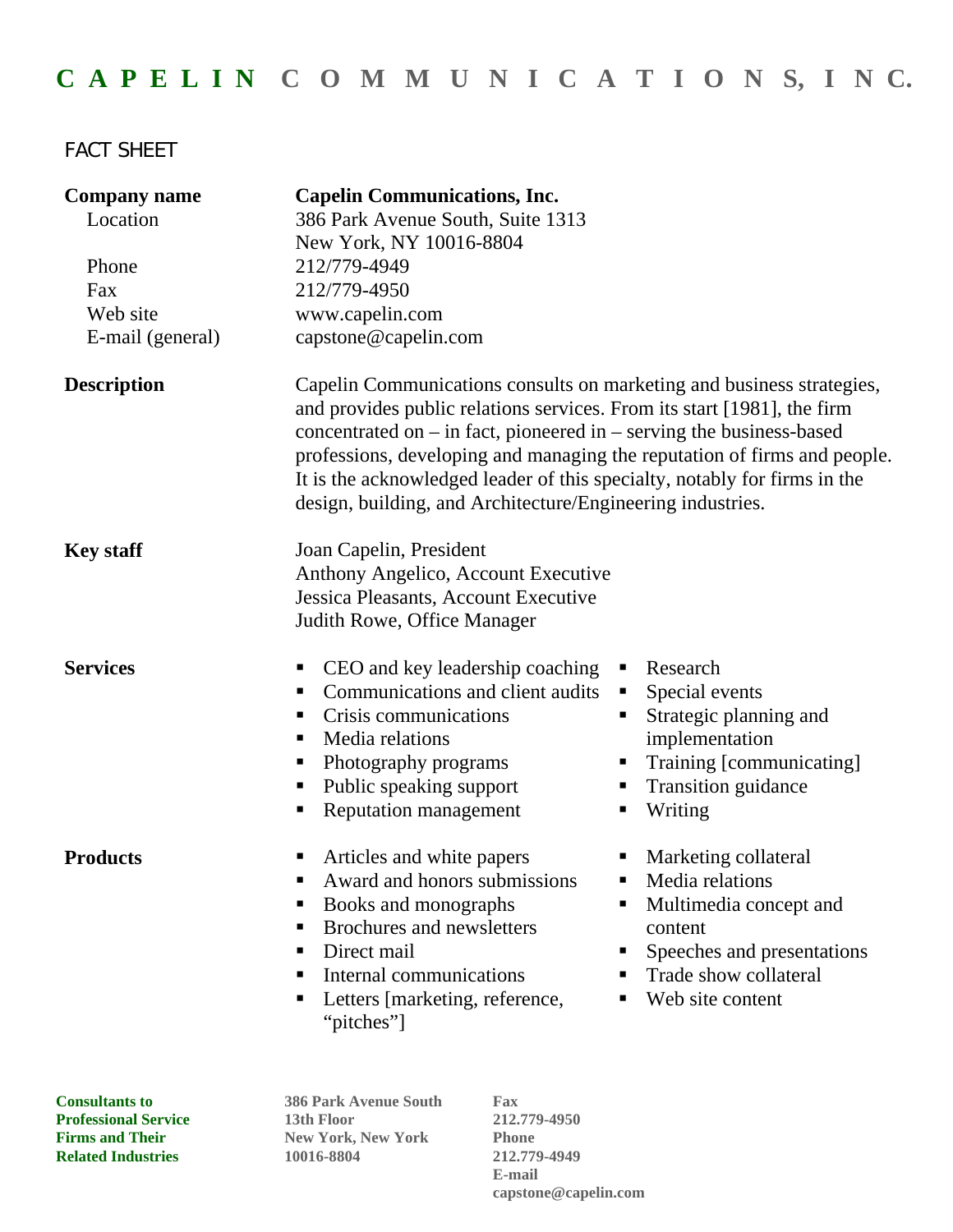Fact Sheet: Capelin Communications Page 2 of 3

## **A Special Client Base**

| Professional service<br>firms      | Architecture<br>Engineering<br>Planning<br><b>Interior Design</b><br><b>Urban Design</b><br>Landscape Architecture<br><b>Environmental Engineering</b>                                                                                                                                                                                                                                                                                                                                                                                                                                                                                                                                                                                                                                                                                                                                                                                                                                                                                                                                                                                                                             |  |
|------------------------------------|------------------------------------------------------------------------------------------------------------------------------------------------------------------------------------------------------------------------------------------------------------------------------------------------------------------------------------------------------------------------------------------------------------------------------------------------------------------------------------------------------------------------------------------------------------------------------------------------------------------------------------------------------------------------------------------------------------------------------------------------------------------------------------------------------------------------------------------------------------------------------------------------------------------------------------------------------------------------------------------------------------------------------------------------------------------------------------------------------------------------------------------------------------------------------------|--|
|                                    | Construction/construction management<br>Real estate development                                                                                                                                                                                                                                                                                                                                                                                                                                                                                                                                                                                                                                                                                                                                                                                                                                                                                                                                                                                                                                                                                                                    |  |
| Individual<br>professionals        | CEOs, business owners/shareholders<br>Candidates for honors and Fellowship                                                                                                                                                                                                                                                                                                                                                                                                                                                                                                                                                                                                                                                                                                                                                                                                                                                                                                                                                                                                                                                                                                         |  |
| Organizations that<br>support them | Management consultants<br>Lawyers<br>Land-use political advisors<br>Professional associations<br>Professional schools                                                                                                                                                                                                                                                                                                                                                                                                                                                                                                                                                                                                                                                                                                                                                                                                                                                                                                                                                                                                                                                              |  |
| <b>Multilingualism</b>             | One misperception is that Capelin Communications works only within<br>the professions. While the firm productively connects professionals with<br>their publications, associations, and related groups, its focus is outward,<br>to its clients' targets. In short, it speaks their language - which could be<br>finance, process, remediation, preservation, and, in rare cases, design.<br>Some of these building types and specializations are:<br>Arenas<br><b>Bridges</b><br>п<br>ш<br>Casinos<br>College & universities<br>٠<br>п<br>Corporate headquarters<br>Conservation<br>п<br>Dormitories<br>Downtown revitalization<br>$\blacksquare$<br>Government and justice buildings<br>Gyms<br>п<br>Historic preservation<br>Hospitality<br>Hospitals and healthcare facilities<br>Housing<br>п<br>п<br>K-12 schools<br><b>Interiors</b><br>п<br>Laboratories<br>Land stewardship<br>п<br>п<br>Landfills/waste management<br>Libraries<br>п<br>п<br>Master plans<br>Mixed-use development<br>п<br>ш<br>Multi-unit and -family housing<br><b>Museums</b><br>п<br>New communities<br>Office buildings<br>п<br>٠<br>Planning<br>Piers<br>Private residences<br>Utilities<br>٠<br>п |  |